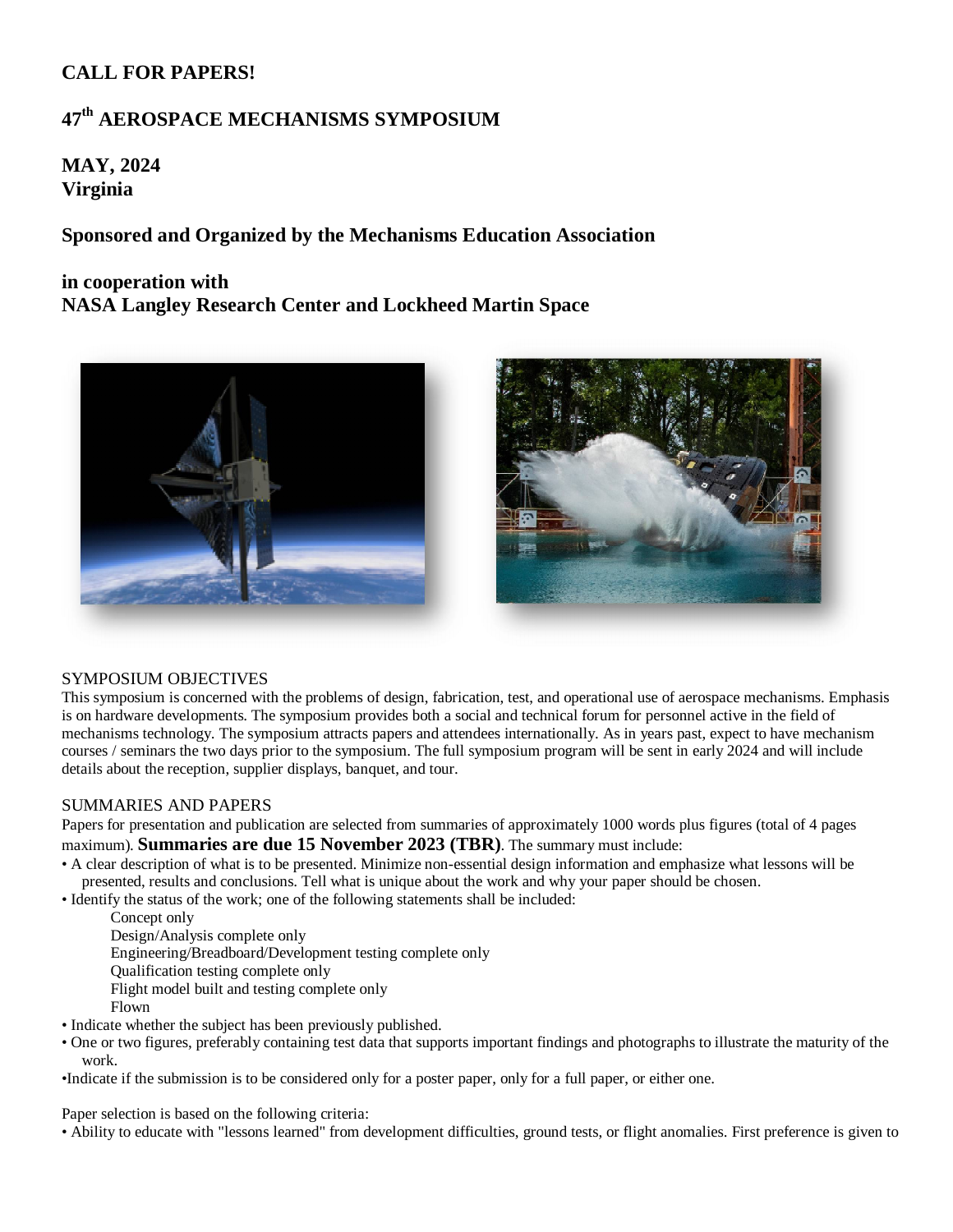papers that discuss fully-developed, tested and/or flown space or aircraft mechanisms. Lessons learned are particularly important; such papers are often more valuable than reports of purely successful efforts since they help others avoid similar problems in the future. University student space project work is also highly encouraged and the Mechanisms Education Association may provide some registration/travel stipends for student authors.

- Unique and innovative characteristics of design solutions.
- Quality, general usefulness, and lasting value of the information to be presented.

Authors are notified in late November 2023. The final 14-page paper is due 15 March 2024 (TBR). The paper is published in the symposium proceedings and the author makes a 25-minute presentation at the symposium (the written paper and presentation must be done in the English language). Paper acceptance is a commitment to present the paper at the symposium. Potential authors are advised to clear travel budget, security and export control issues prior to offering the paper. The Dr. George Herzl Award is awarded to the author of the best paper, as selected by the Organizing Committee.

The committee may also choose poster papers (please indicate if you only want to be considered for a poster paper), which are 6-page published papers and authors make a 10-minute presentation at the symposium and may also have a table/display at the supplier exhibits.

#### **TOPICS**

- Mechanisms for commercial, military, government, or scientific spacecraft/aircraft, and related test and support facilities. Includes the design, analysis, manufacture and test of antenna, sensor, solar sail, solar array or instrument deployment; release & pointing mechanisms; steering mirrors & payload mechanisms; gimbals; EVA mechanisms; robotic systems; separation mechanisms; utility transfer; and momentum/reaction wheels.
- Components and tribology space tribology, bearings, gears, actuators, motors, release mechanisms, or mechanism lubrication papers containing test data
- Flight data, in orbit performance or anomaly investigations of space mechanisms
- Papers may be accepted based on new, innovative, futuristic designs even without full development / testing

#### CONTACT

The summary, along with the full address, phone, and e-mail of author and co-authors, **must be submitted electronically no later than 15 November 2023** to:

Edward A. Boesiger, General Chairman Lockheed Martin Space 408-743-2377 [ed.boesiger@lmco.com](mailto:ed.boesiger@lmco.com)

THE SYMPOSIUM ORGANIZING COMMITTEE

Host Chairs James Wells, NASA LaRC Benjamin J. Nickless, NASA LaRC

General Chairman - Edward A. Boesiger, Lockheed Martin Deputy Chairman - Stuart H. Loewenthal, Lockheed Martin (retired)

Earl Daley, NASA ARC Damon C. Delap, NASA GRC Jared A. Dervan, NASA MSFC Adam G. Dokos, NASA KSC Michael J. Dube, NASA NESC Carlton L. Foster, NASA MSFC (retired) Lionel Gaillard, ESA/ESTeC Claef F. Hakun, NASA GSFC Louise Jandura, JPL Alan C. Littlefield, NASA KSC (retired) Ronald E. Mancini, NASA ARC (retired) Fred G. Martwick, NASA ARC Donald H. McQueen, Jr., NASA MSFC (retired) Landon Moore, NASA JSC